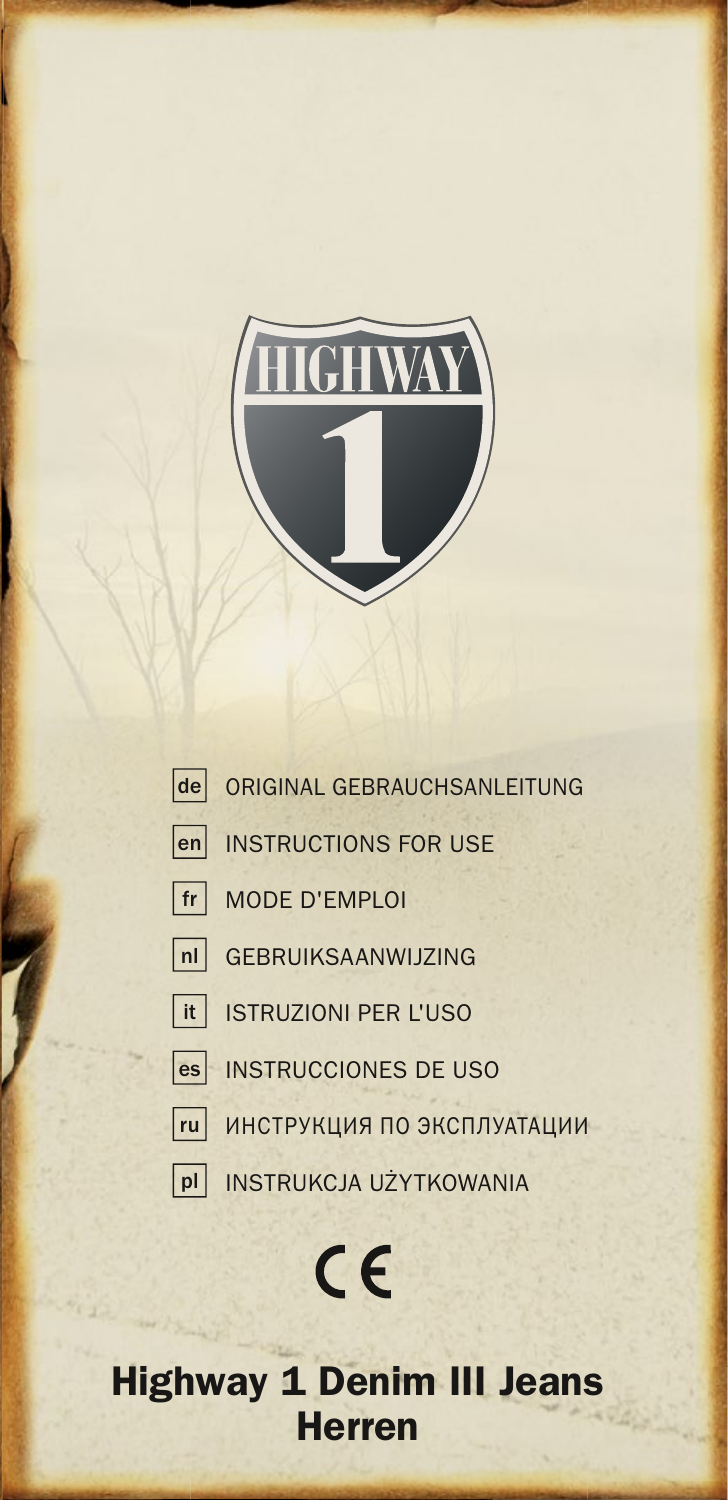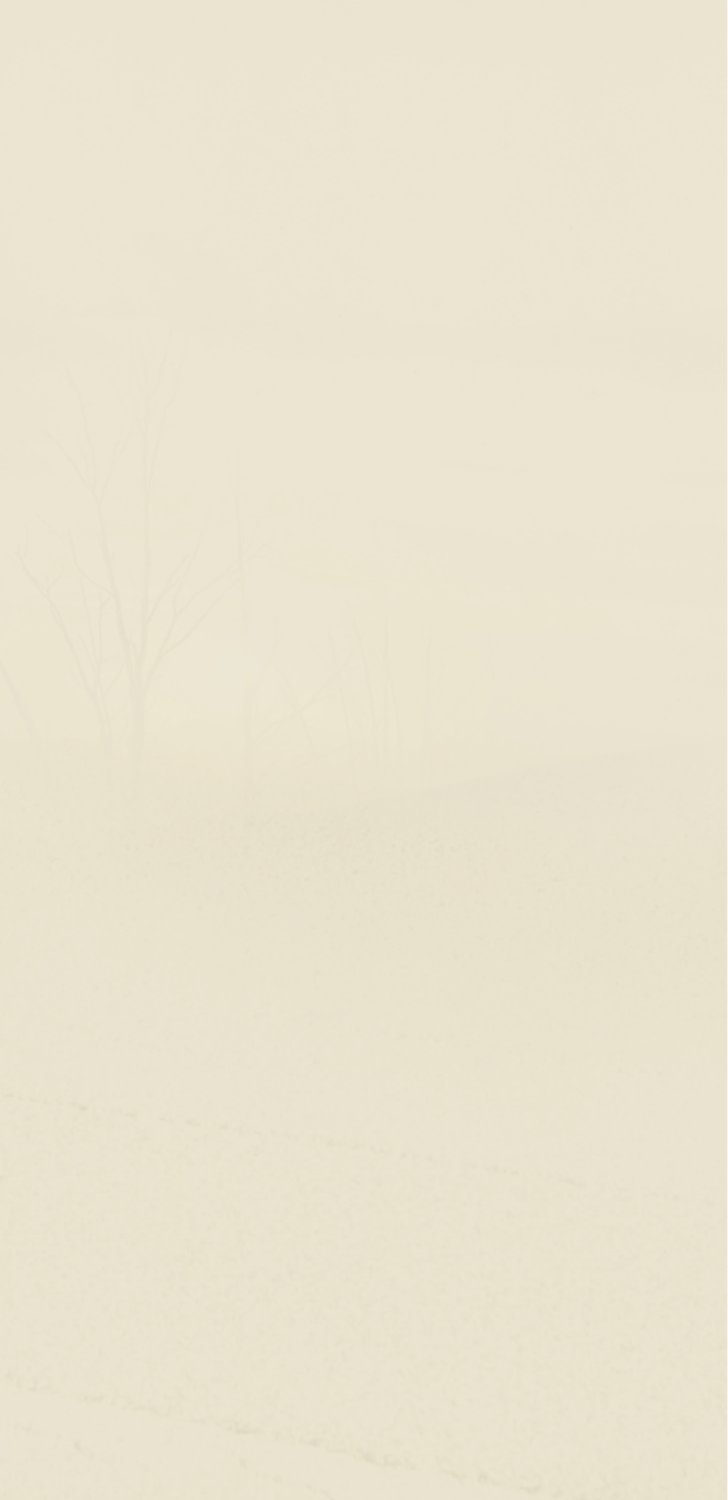### de Highway 1 Denim III Jeans Herren

Best.Nr. 211274 – Länge 34 inch

Die Highway 1 Denim III Jeans Herren sind erhältlich in den Größen 32 | 33 | 34 | 36 | 38 | 40 | 42

Geprüft nach prEN 17092-4:02-2017 von der notifizierten Stelle Nr. 0197. Die Einstufung der Gesamtleistung richtet sich nach dem geringsten Ergebnis aus allen erforderlichen Tests. Die Highway 1 Denim III Jeans Herren sind Klasse A.

Übersicht der erreichten Leistungen:

| <b>Prüfung</b>     | <b>Testergebnis</b> |
|--------------------|---------------------|
| Reißfestigkeit     | Klasse AA           |
| Abriebfestigkeit   | Klasse A            |
| Nahtreißfestigkeit | Klasse AA           |

Übersicht der Protektoren:

|       | <b>Protektoren enthalten</b> | Protektoren nachrüstbar                                                                      |
|-------|------------------------------|----------------------------------------------------------------------------------------------|
| Knie  | Safetech 671<br>(20019076)   | Safetech 671 (20019076)<br>A-XOC C871 KB<br>(20019081)/XELION Cell-<br>Shield M/L (20019094) |
| Hüfte |                              | Safetech 471 (20019075)<br>A-XOC C871 SB<br>(20019080)/XELION Cell-<br>Shield S (20019093)   |

Die Materialzusammensetzung ihrer Bekleidung finden Sie auf den Informationslabeln in ihrer Schutzkleidung oder im Internet unter www.louis.de.

Bitte beachten Sie die Pflegehinweise auf den eingenähten Informationslabeln.

Pflegekennzeichen



Schonwaschgang 30°C, nicht bleichen, nicht im Trockner trocknen, 150°C – mäßig heiß bügeln, keine professionelle Reinigung.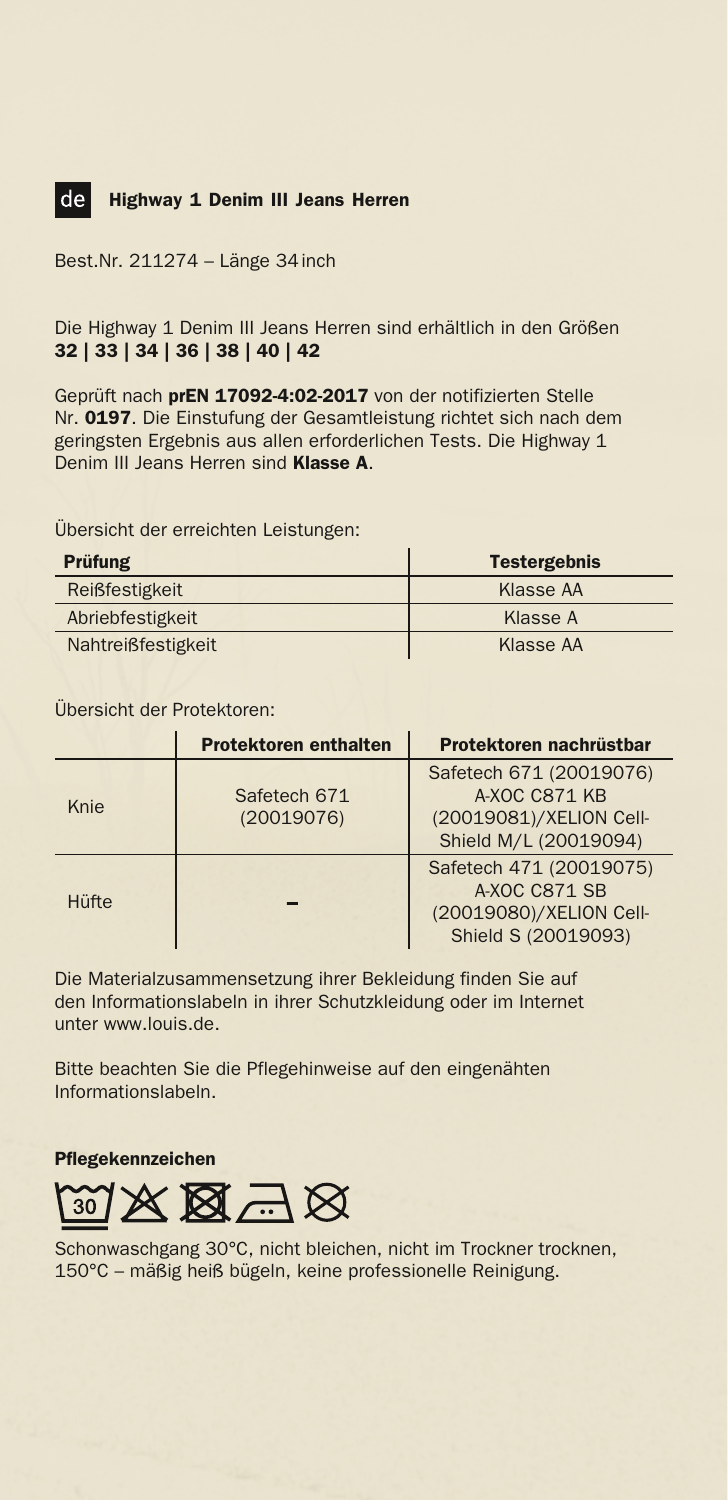## en

Highway 1 Denim III Jeans men

Order no.: 211274 – length 34 inch

The Highway 1 Denim III Jeans men are available in sizes 32 | 33 | 34 | 36 | 38 | 40 | 42

Certified according to prEN 17092-4:02-2017 by Notified Body No. 0197. The overall performance level is determined by the lowest performance result of any of the required tests. The Highway 1 Denim III Jeans men are Class A garments.

Overview of the test results:

| <b>Test</b>         | <b>Test results</b> |
|---------------------|---------------------|
| Tear strength       | Class AA            |
| Abrasion resistance | Class A             |
| Seam strength       | Class AA            |

Overview protectors:

|      | <b>Incorporated protectors</b> | <b>Protectors for retrofitting</b>                                                           |
|------|--------------------------------|----------------------------------------------------------------------------------------------|
| knee | Safetech 671<br>(20019076)     | Safetech 671 (20019076)<br>A-XOC C871 KB<br>(20019081)/XELION Cell-<br>Shield M/L (20019094) |
| hip  |                                | Safetech 471 (20019075)<br>A-XOC C871 SB<br>(20019080)/XELION Cell-<br>Shield S (20019093)   |

The material composition of your clothing can be found on the information labels inside your protective clothing or on our website www.louis.eu.

Please observe the care instructions on the information label sewn into the jacket.

## Care symbols



gentle wash 30°C, do not bleach, do not tumble-dry, 150°C – iron at moderate setting, No professional cleaning.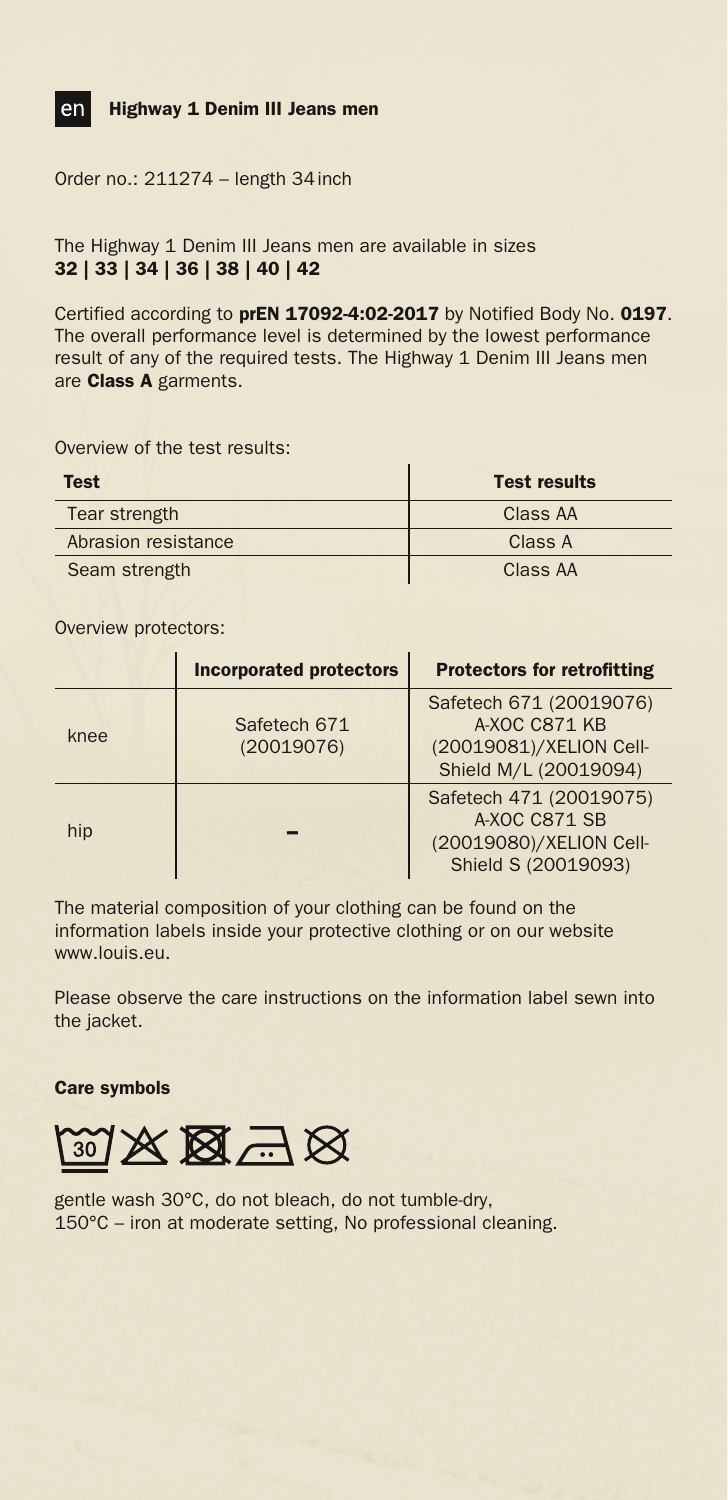#### $fr$ Highway 1 Denim III Jeans Hommes

N° de cde 211274 – longueur 34 inch

Les Highway 1 Denim III Jeans Hommes sont disponibles dans les tailles32 | 33 | 34 | 36 | 38 | 40 | 42

Testé conformément à la norme prEN 17092-4:02-2017 par l'organisme notifié n° 0197. Le classement de la performance globale se base sur le plus faible résultat de tous les tests nécessaires. Les Highway 1 Denim III Jeans Hommes appartiennent à la classe A.

Aperçu des performances atteintes :

| Contrôle                  | Résultat du test |
|---------------------------|------------------|
| Résistance à la déchirure | Classe AA        |
| Résistance à l'abrasion   | Classe A         |
| Résistance des jonctions  | Classe AA        |

Aperçu des protecteurs :

|         | <b>Protecteurs inclus</b>  | Ajout de protecteurs possible                                                                |
|---------|----------------------------|----------------------------------------------------------------------------------------------|
| Genou   | Safetech 671<br>(20019076) | Safetech 671 (20019076)<br>A-XOC C871 KB<br>(20019081)/XELION Cell-<br>Shield M/L (20019094) |
| Hanches |                            | Safetech 471 (20019075)<br>A-XOC C871 SB<br>(20019080)/XELION Cell-<br>Shield S (20019093)   |

Vous trouverez la composition de votre vêtement de protection sur les étiquettes d'information ou sur Internet à l'adresse www.louis-moto.fr.

Veuillez respecter les consignes d'entretien figurant sur les étiquettes d'information cousues.

Symboles d'entretien



programme délicat 30°C, ne pas blanchir, ne pas sécher au sèche-linge, 150 °C – repasser à température moyenne, pas de nettoyage professionnel.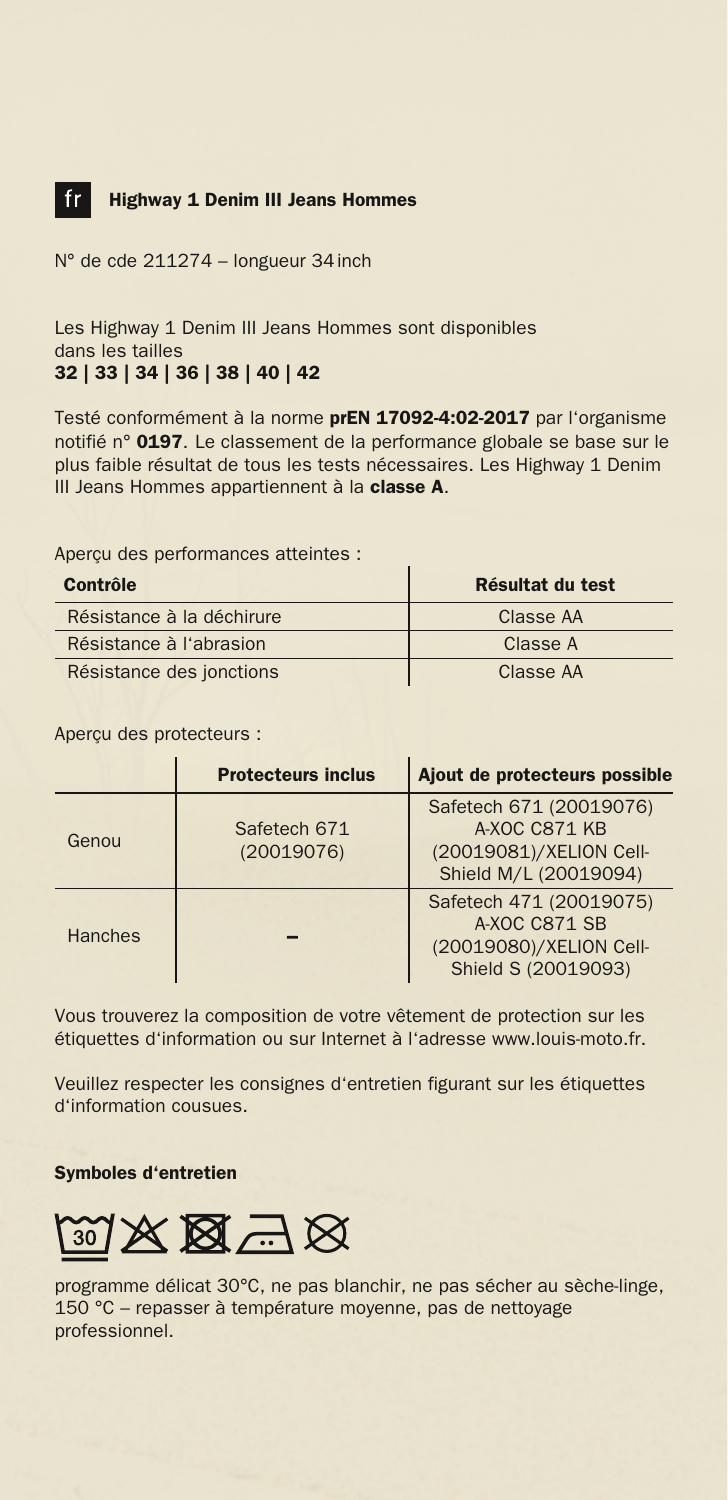#### $n$ | Highway 1 Denim III Jeans Heren

Bestelnr. 211274 – lengte 34 inch

De Highway 1 Denim III Jeans Heren zijn verkrijgbaar in de maten 32 | 33 | 34 | 36 | 38 | 40 | 42

Getest volgens prEN 17092-4:02-2017 door de aangemelde instantie nr. 0197. De classificatie van de totale kwaliteit is gebaseerd op het laagste resultaat uit alle vereiste tests. De Highway 1 Denim III Jeans Heren behoren tot klasse A.

Overzicht van de behaalde prestaties:

| Controle           | <b>Testresultaat</b> |
|--------------------|----------------------|
| Scheurvastheid     | Klasse AA            |
| Slijtvastheid      | Klasse A             |
| Naadscheurvastheid | Klasse AA            |

Overzicht van de protectoren:

|      | Protectoren geïntegreerd   | <b>Protectoren achteraf</b><br>te plaatsen                                                   |
|------|----------------------------|----------------------------------------------------------------------------------------------|
| Knie | Safetech 671<br>(20019076) | Safetech 671 (20019076)<br>A-XOC C871 KB<br>(20019081)/XELION Cell-<br>Shield M/L (20019094) |
| Heup |                            | Safetech 471 (20019075)<br>A-XOC C871 SB<br>(20019080)/XELION Cell-<br>Shield S (20019093)   |

Informatie over de materiaalsamenstelling van uw kleding vindt u op de labels in uw kleding of op internet op www.louis.nl.

Zie ook de onderhoudsinstructies op de ingenaaide labels.

Onderhoudssymbolen



fijnwasprogramma 30°C, niet bleken, niet drogen in de droger, 150°C – matig heet strijken, geen professionele reiniging.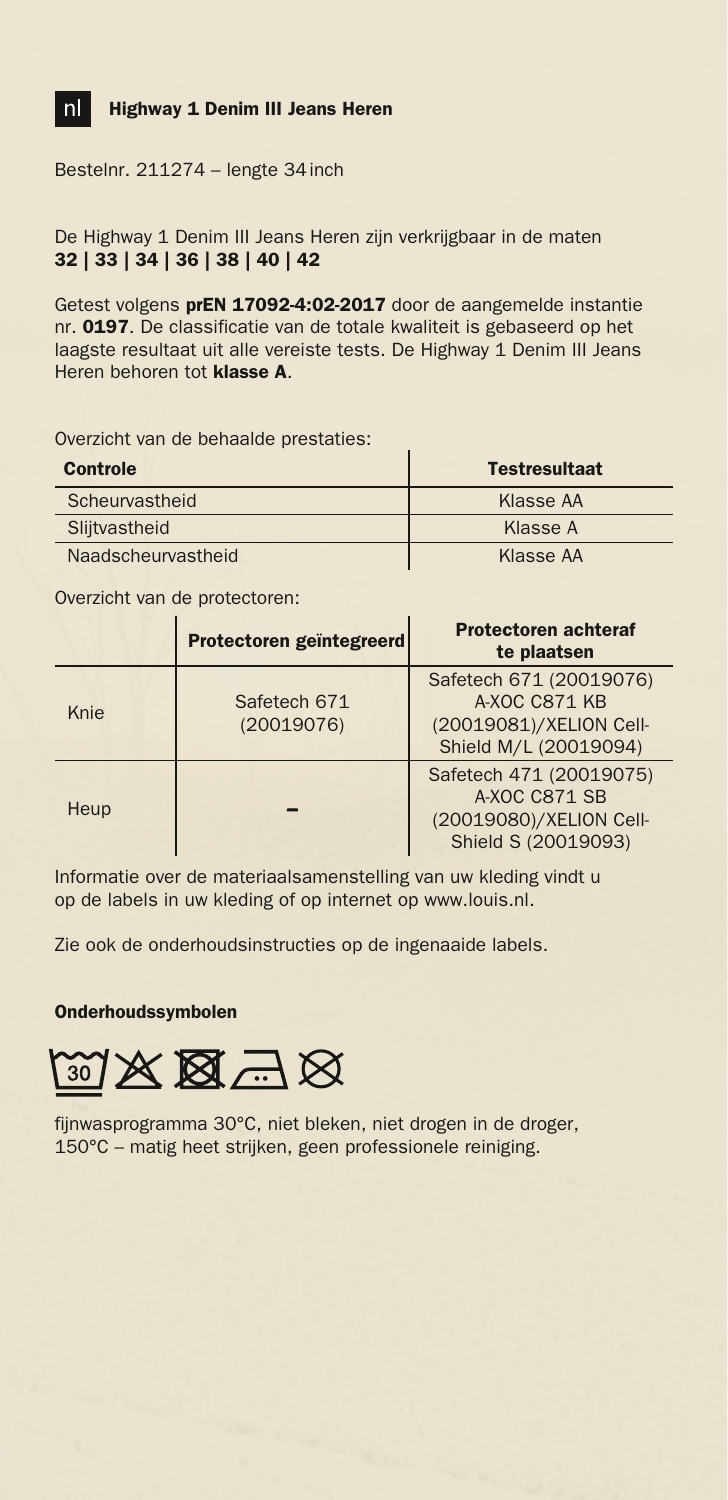#### it. Highway 1 Denim III Jeans Uomo

Cod. art. 211274 – lunghezza 34 inch

I Highway 1 Denim III Jeans Uomo sono disponibili nelle taglie 32 | 33 | 34 | 36 | 38 | 40 | 42

Verificato in base a prEN 17092-4:02-2017 dall'organismo notificato n. 0197. L'inquadramento della performance generale si basa sul risultato più basso ottenuto in tutti i test richiesti. I Highway 1 Denim III Jeans Uomo appartengono alla classe A.

Panoramica delle prestazioni ottenute:

| Prova                                  | <b>Risultato del test</b> |
|----------------------------------------|---------------------------|
| Resistenza allo strappo                | Classe AA                 |
| Resistenza all'abrasione               | Classe A                  |
| Resistenza allo strappo delle cuciture | Classe AA                 |

Panoramica dei protettori:

|           | <b>Protettori inclusi</b>  | Protettori integrabili                                                                       |
|-----------|----------------------------|----------------------------------------------------------------------------------------------|
| Ginocchio | Safetech 671<br>(20019076) | Safetech 671 (20019076)<br>A-XOC C871 KB<br>(20019081)/XELION Cell-<br>Shield M/L (20019094) |
| Anca      |                            | Safetech 471 (20019075)<br>A-XOC C871 SB<br>(20019080)/XELION Cell-<br>Shield S (20019093)   |

La composizione dei materiali degli indumenti è indicata sulle etichette informative cucite all'interno dell'abbigliamento protettivo, oppure in internet all'indirizzo www.louis-moto.it.

Attenersi alle indicazioni sulla cura dei prodotti riportate sulle etichette informative cucite all'interno dei capi.

## Marcatura de la cura



lavaggio delicato 30°C, non candeggiare, non asciugare in asciugatrice, 150°C – stirare con ferro moderatamente caldo, non lavare professionale.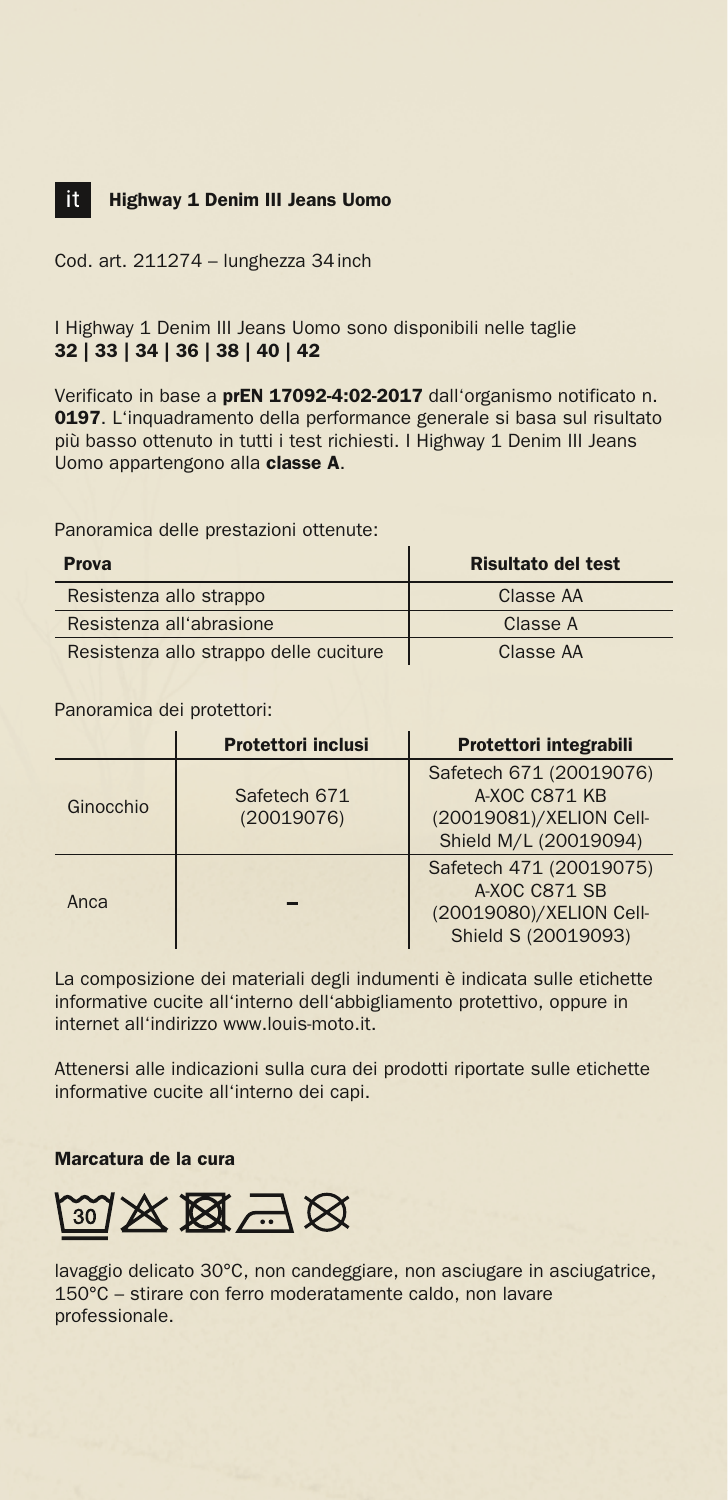#### es Highway 1 Denim III Jeans Caballeros

## N.° ped. 211274 – longitud 34 inch

Los Highway 1 Denim III Jeans Caballeros están disponibles en las tallas 32 | 33 | 34 | 36 | 38 | 40 | 42

Comprobado según la norma prEN 17092-4:02-2017 por el organismo notificado n.º 0197. La clasificación del rendimiento global se rige por el resultado más bajo obtenido en todos los ensayos requeridos. Los Highway 1 Denim III Jeans Caballeros son de clase A.

Resumen del rendimiento alcanzado:

| Comprobación                | Resultado de la prueba |
|-----------------------------|------------------------|
| Resistencia a los desgarros | Clase AA               |
| Resistencia a la abrasión   | Clase A                |
| Resistencia del hilo        | Clase AA               |

Resumen de los protectores:

|         | <b>Protectores incorporados</b> | Protectores que pueden<br>incorporarse posteriormente                                        |
|---------|---------------------------------|----------------------------------------------------------------------------------------------|
| Rodilla | Safetech 671<br>(20019076)      | Safetech 671 (20019076)<br>A-XOC C871 KB<br>(20019081)/XELION Cell-<br>Shield M/L (20019094) |
| Caderas |                                 | Safetech 471 (20019075)<br>A-XOC C871 SB<br>(20019080)/XELION Cell-<br>Shield S (20019093)   |

La composición material de su ropa se encuentra en las etiquetas de información de su ropa de protección o en Internet en www.louis.eu.

Respete las indicaciones para la conservación que aparecen en las etiquetas informativas.

## Etiqueta de conservación



30°C – lavado delicado, no utilizar lejía, no secar en secadora, 150°C – planchar a temperatura media, no limpieza profesional.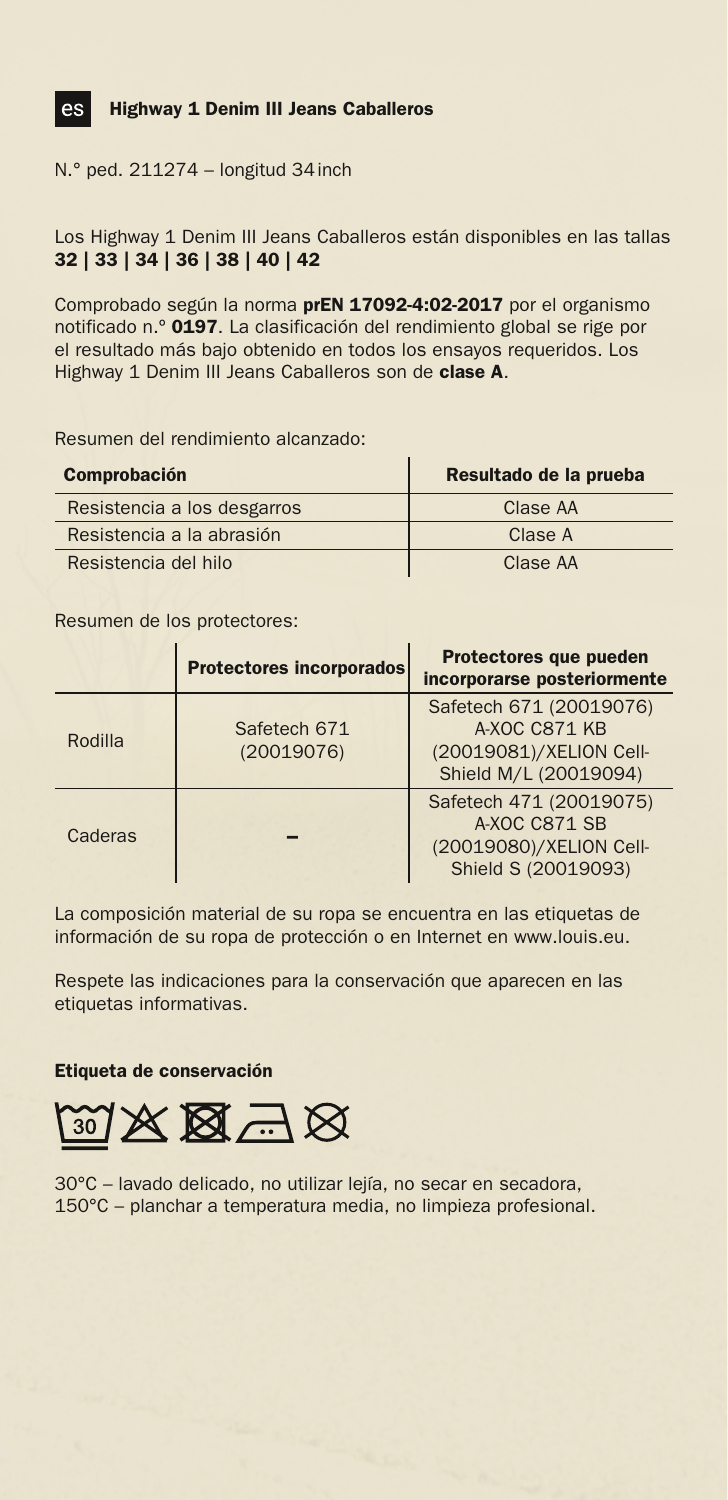### ru Highway 1 Denim III Jeans Мужские

№ для заказа 211274 – длина 34 inch

Highway 1 Denim III Jeans Мужские предлагаются в размерах 32 | 33 | 34 | 36 | 38 | 40 | 42

Проверено согласно prEN 17092-4:02-2017 нотифицированным органом № 0197. Классификация общих характеристик определяется по наихудшему результату всех обязательных испытаний. Highway 1 Denim III Jeans Мужские принадлежат к **классу А**.

Обзор обеспечиваемых характеристик:

| Проверка                | Результат испытаний |
|-------------------------|---------------------|
| Стойкость к разрыву     | Класс АА            |
| Стойкость к истиранию   | Класс А             |
| Стойкость шва к разрыву | Класс АА            |

Обзор протекторов:

|        | Протекторы в<br>комплекте  | Протекторы для<br>дооснащения                                                                |
|--------|----------------------------|----------------------------------------------------------------------------------------------|
| Колено | Safetech 671<br>(20019076) | Safetech 671 (20019076)<br>A-XOC C871 KB<br>(20019081)/XELION Cell-<br>Shield M/L (20019094) |
| Бедро  |                            | Safetech 471 (20019075)<br>A-XOC C871 SB<br>(20019080)/XELION Cell-<br>Shield S (20019093)   |

Состав материалов Вашей экипировки приведен на информационной бирке защитной экипировки или в Интернете на сайте www.louis.eu.

Соблюдайте указания по уходу, приведенные на вшитых информационных бирках.

Символы по уходу за перчатками



Максимальная температура стирки 30 °С, мягкий режим, не отбеливать, не сушить в сушке, Гладить при максимальной температуре подошвы утюга 150 °С, Профессиональная чистка запрещена.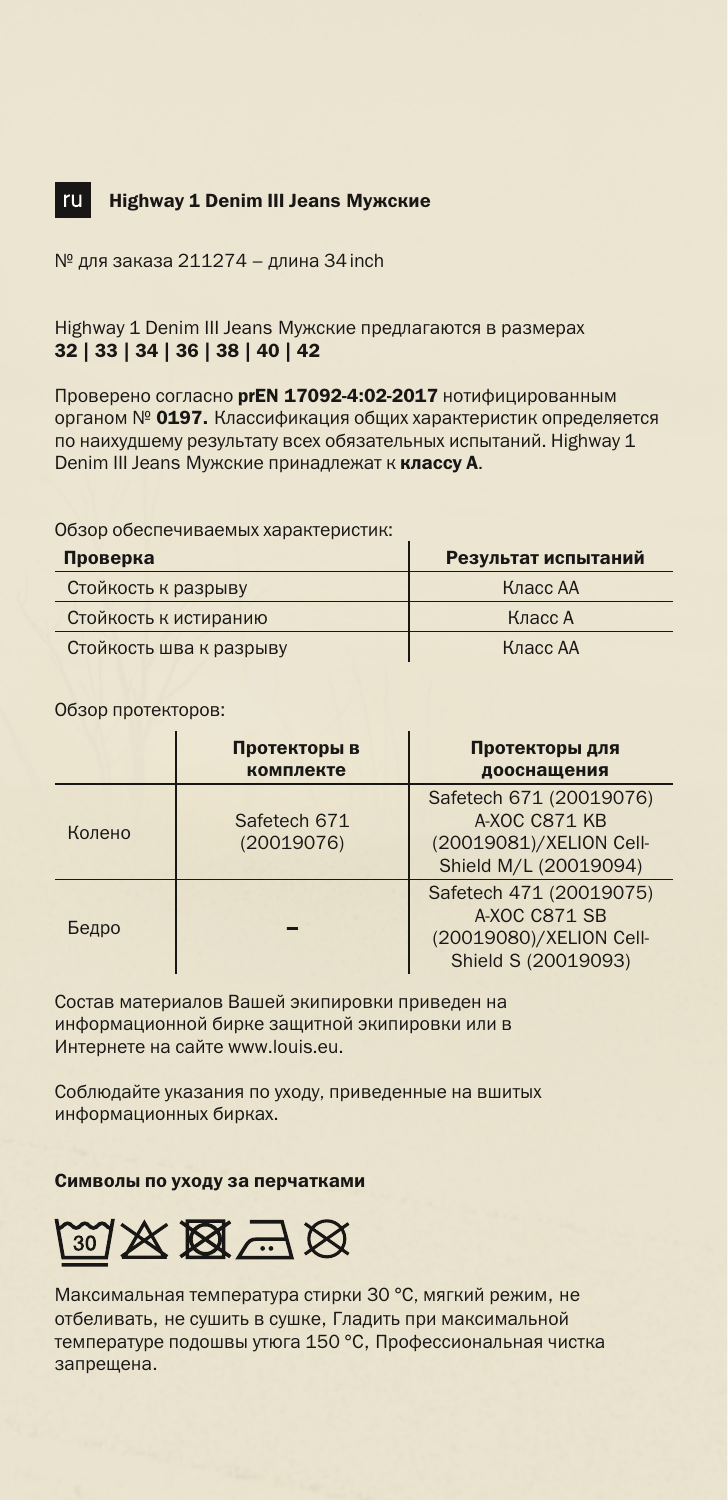## Highway 1 Denim III Jeans Męskie

Nr kat. 211274 – długość 34 inch

Highway 1 Denim III Jeans Męskie są dostępne w rozmiarach 32 | 33 | 34 | 36 | 38 | 40 | 42

Sprawdzone wg normy prEN 17092-4:02-2017 przez jednostkę akredytowaną nr 0197. Ogólna klasyfikacja opiera się o najniższe wyniki uzyskane we wszystkich niezbędnych testach. Highway 1 Denim III Jeans Męskie należą do klasy A.

Wykaz uzyskanych własności użytkowych:

| Kontrola                         | <b>Wynik testu</b> |
|----------------------------------|--------------------|
| Wytrzymałość na rozerwanie       | Klasa AA           |
| Wytrzymałość na ścieranie        | Klasa A            |
| Wytrzymałość szwów na rozerwanie | Klasa AA           |

Wykaz protektorów:

|               | <b>Protektory zawarte</b><br>w odzieży | <b>Protektory z</b><br>możliwościa dokupienia                                                |
|---------------|----------------------------------------|----------------------------------------------------------------------------------------------|
| Kolano        | Safetech 671<br>(20019076)             | Safetech 671 (20019076)<br>A-XOC C871 KB<br>(20019081)/XELION Cell-<br>Shield M/L (20019094) |
| <b>Biodra</b> |                                        | Safetech 471 (20019075)<br>A-XOC C871 SB<br>(20019080)/XELION Cell-<br>Shield S (20019093)   |

Skład materiału znajduje się na metce informacyjnej odzieży ochronnej lub w Internecie pod adresem www.louis.eu.

Proszę przestrzegać zaleceń dotyczących pielęgnacji na wszytych metkach informacyjnych.

Symbole dotyczące pielęgnacji



30°C – pranie delikatne, nie wybielać, nie suszyć w suszarce bębnowej, 150°C – prasować w umiarkowanej temperaturze, nie poddawać profesjonalnemu czyszczeniu.

 $p$ |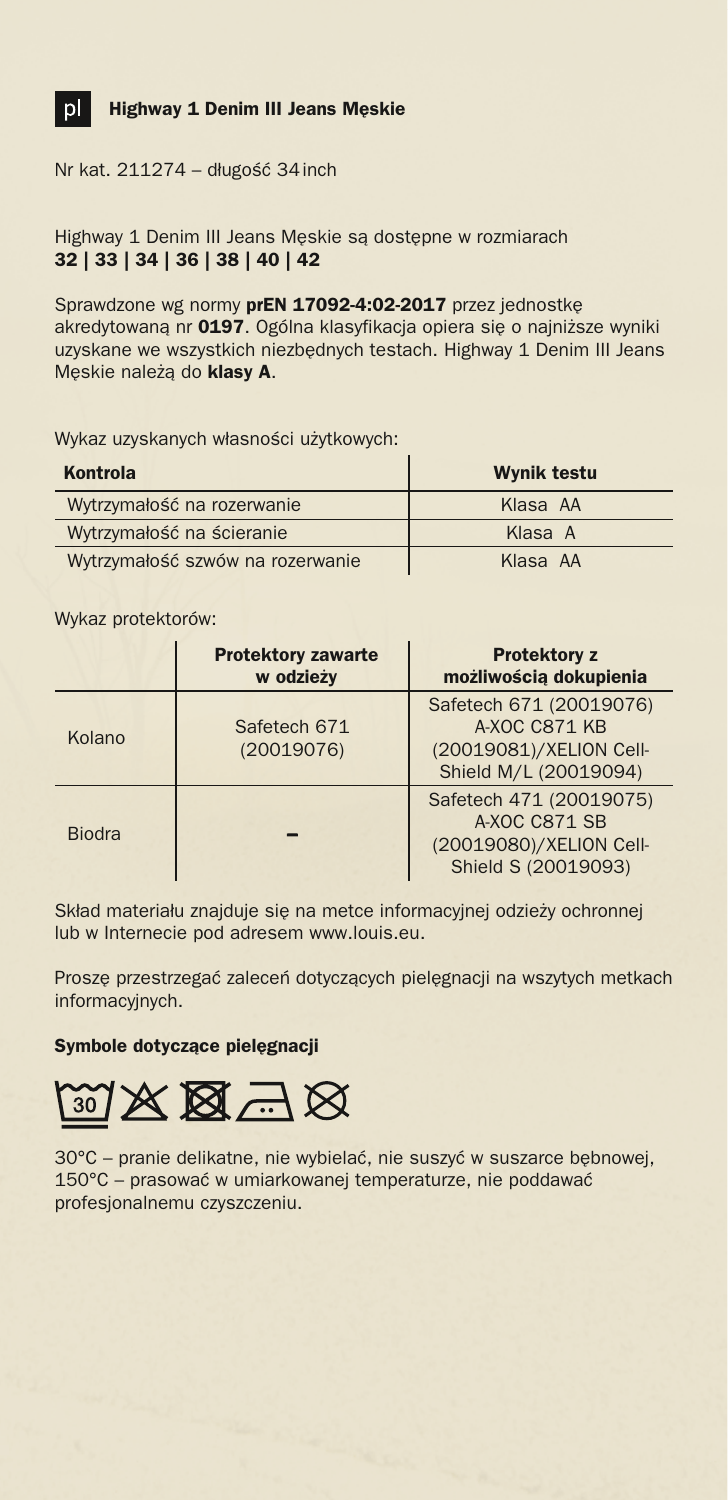Stand/As at/Mise à jour/Versie/ In data/Última actualización/ По состоянию на/Stan na: 01/2020